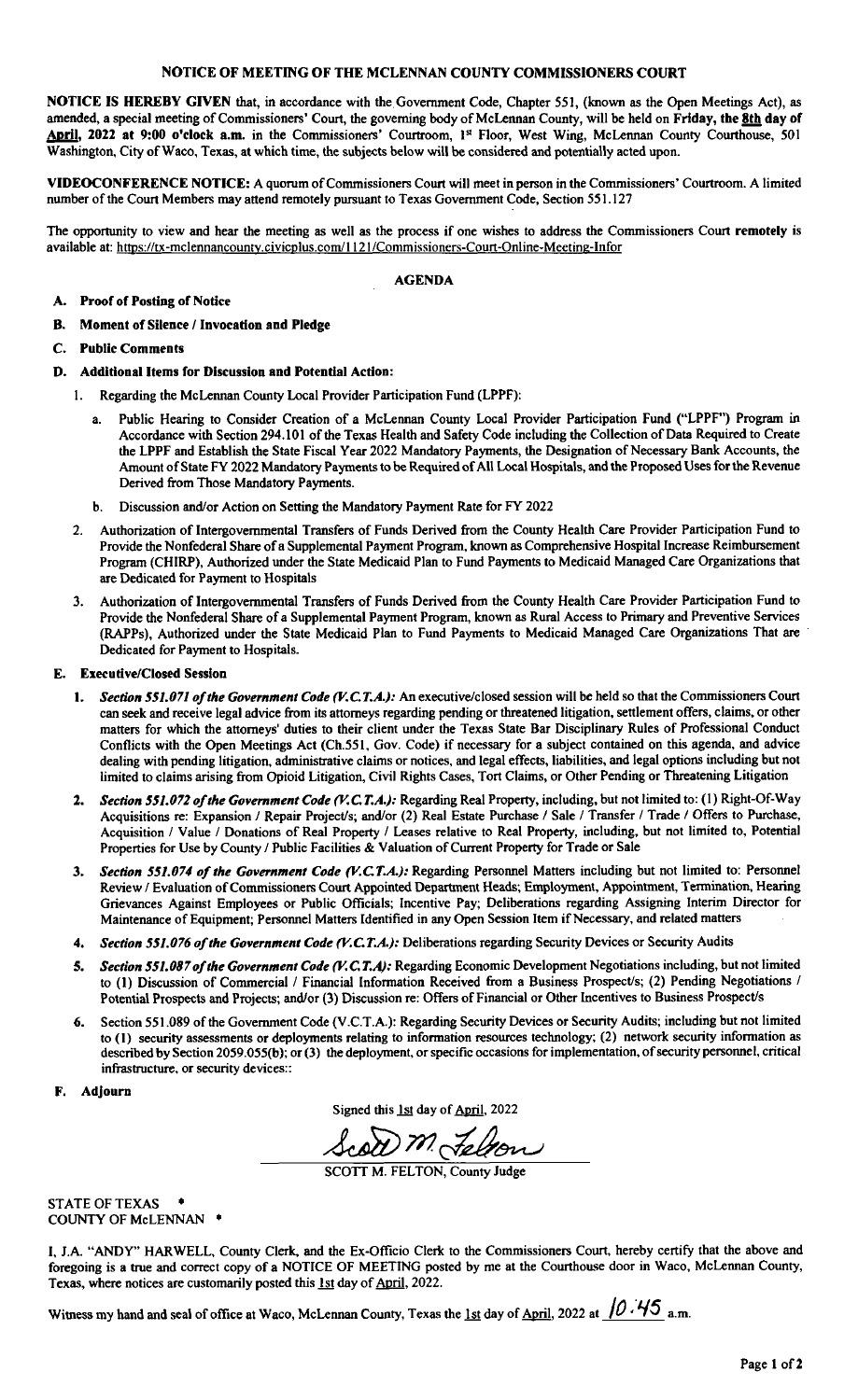J. A. " ANDY" HARWELL, County Clerk

SEAL) McLennan County, Texas

BY: Myrcelez Houra Declaro (Deputy)

Notice: Persons with disabilities in need of auxiliary aide or services may contact the County Judge's Office, (254) 757-5049, prior to the meeting date

> JA.' ANDY' HARWELL, County Clerk McLennan County, Texas

# FILED: APR 0 8 2022

By Myrcetez Gowan-Perkins, Deputy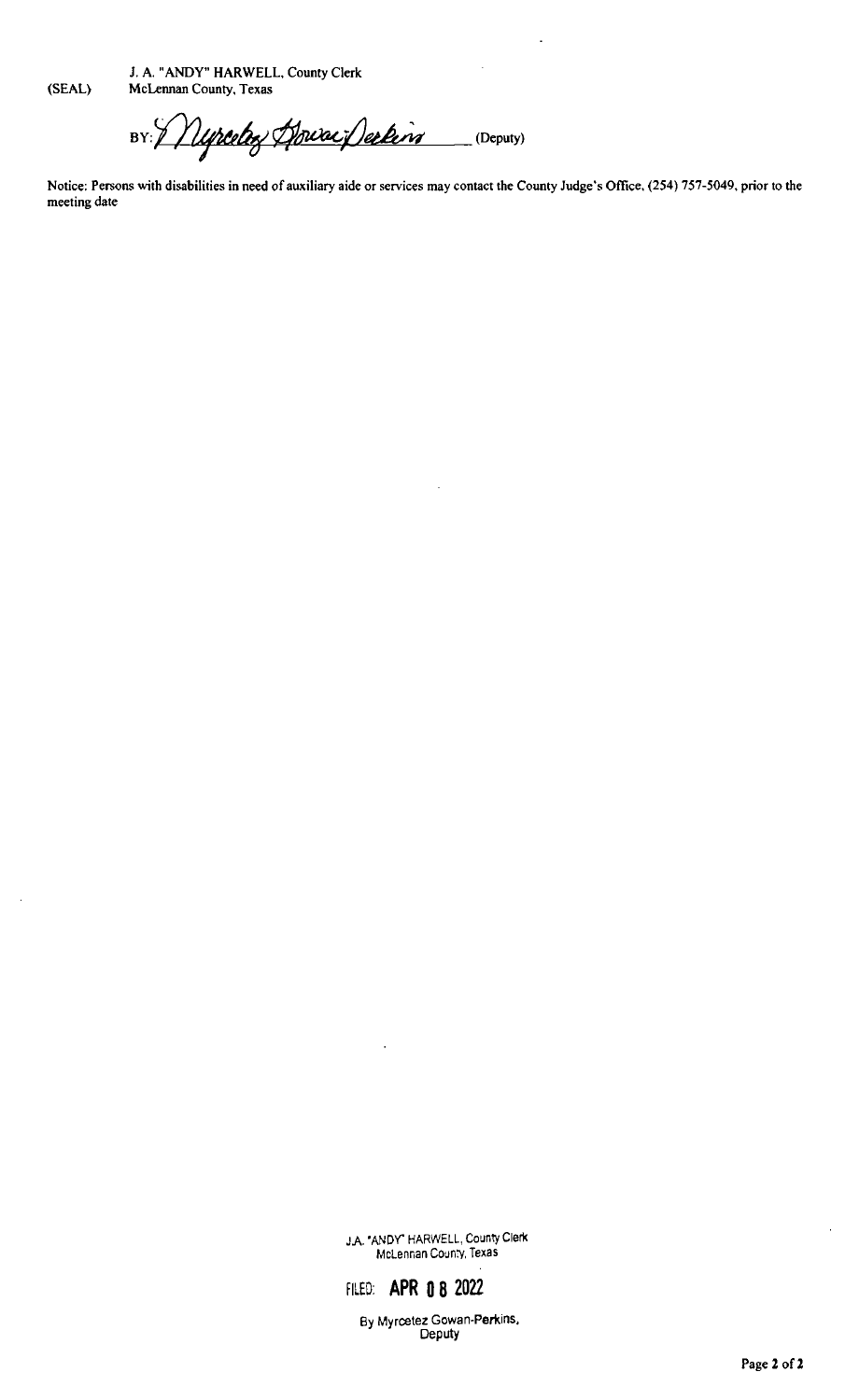### AGENDA: APRIL 8, 2022

B. Moment of Silence/ Invocation and Pledge

9:01

County Judge Felton stated that at this time we will have a moment of silence. County Judge Felton then stated that we will now have the Pledge of Allegiance.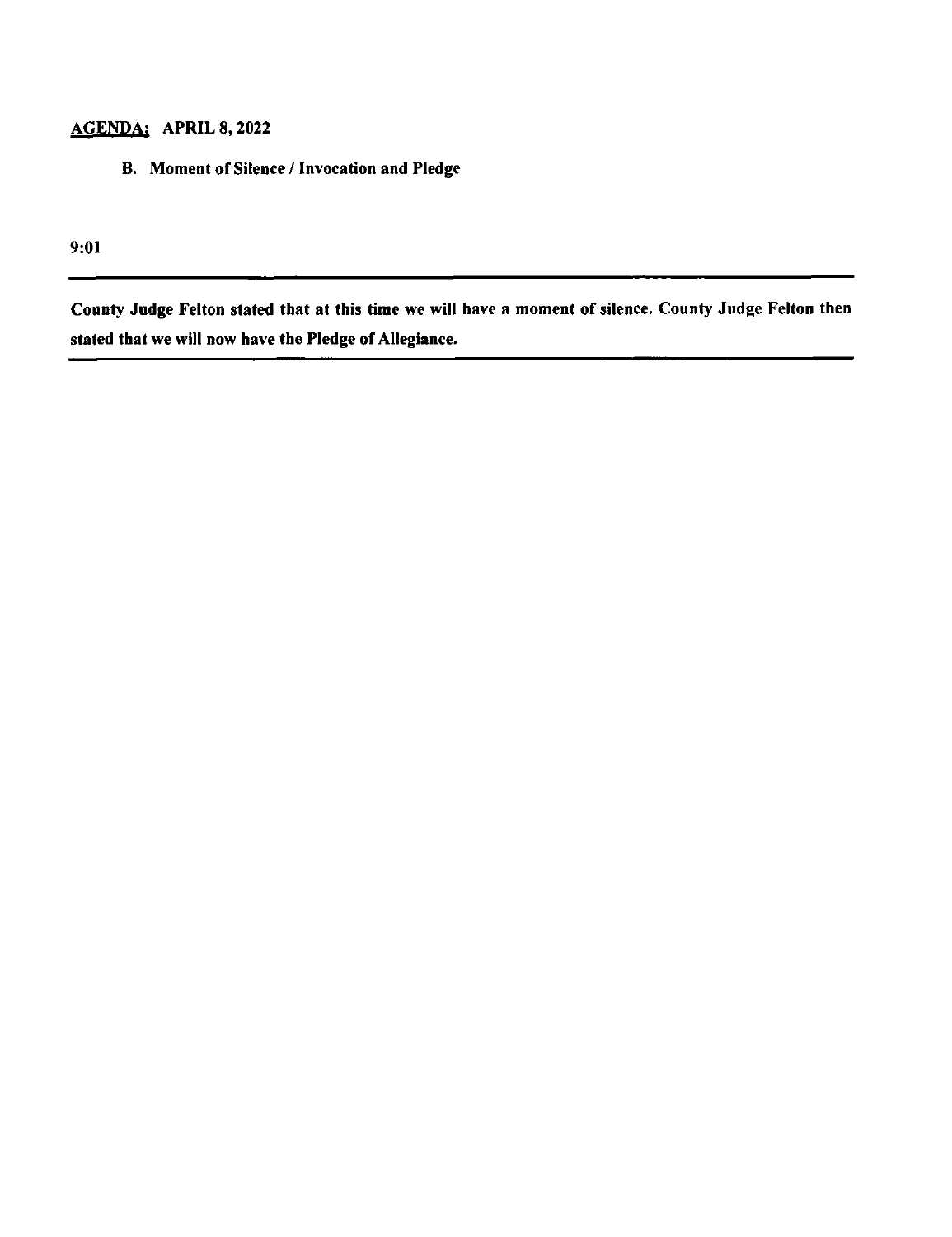#### AGENDA: APRIL 8, 2022

C. Public Comments

9: 01

County Judge Felton opened the floor to anyone present who wished to address the Court on County business matters. Not hearing anyone speak, County Judge Felton closed the hearing.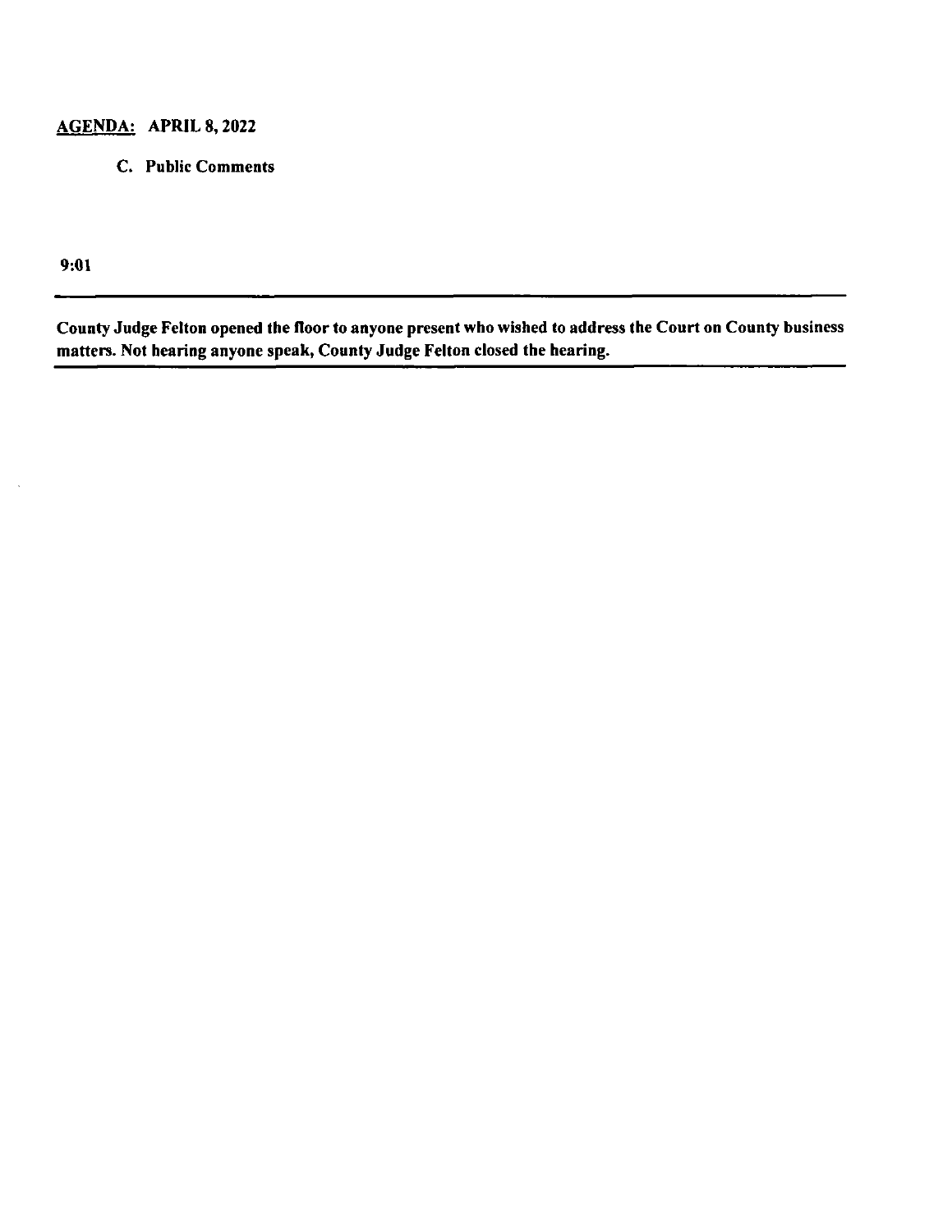#### AGENDA: APRIL 8, 2022

#### D. Additional Items (If Any) for Discussion and Potential Action I. Regarding the McLennan County Local Provider Participation Fund( LPPF): a. Public Hearing to Consider Creation of a McLennan County Local Provider Participation Fund ("LPPF") Program in Accordance with Section 294. 101 of the Texas Health and Safety Code including the Collection of Data Required to Create the LPPF and Establish the State Fiscal Year 2022 Mandatory Payments, the Designation of Necessary Bank Accounts, the Amount of State FY 2022 Mandatory Payments to be Required of All Local Hospitals, and the Proposed Uses for the Revenue Derived from Those Mandatory Payments. Hearing Held b. Discussion and/or Action on Setting the Mandatory **Approved** Payment Rate for FY 2022 2. Authorization of Intergovernmental Transfers of Funds Derived from the County Health Care Provider Participation Fund to Provide the Nonfederal Share of a Supplemental Payment Program, known as Comprehensive Hospital Increase Reimbursement Program (CHIRP), Authorized under the State Medicaid Plan to Fund Payments to Medicaid Managed Care Organizations that are Dedicated for Payment to Hospitals Pulled— No Action Taken 3. Authorization of Intergovernmental Transfers of Funds Derived from the County Health Care Provider Participation Fund to Provide the Nonfederal Share of a Supplemental Payment Program, known as Rural Access to Primary and Preventive Services( RAPPs), Authorized under the State Medicaid Plan to Fund Payments to Medicaid Managed Care Organizations That are Dedicated for Payment to Hospitals. Pulled— No Action Taken

9: 01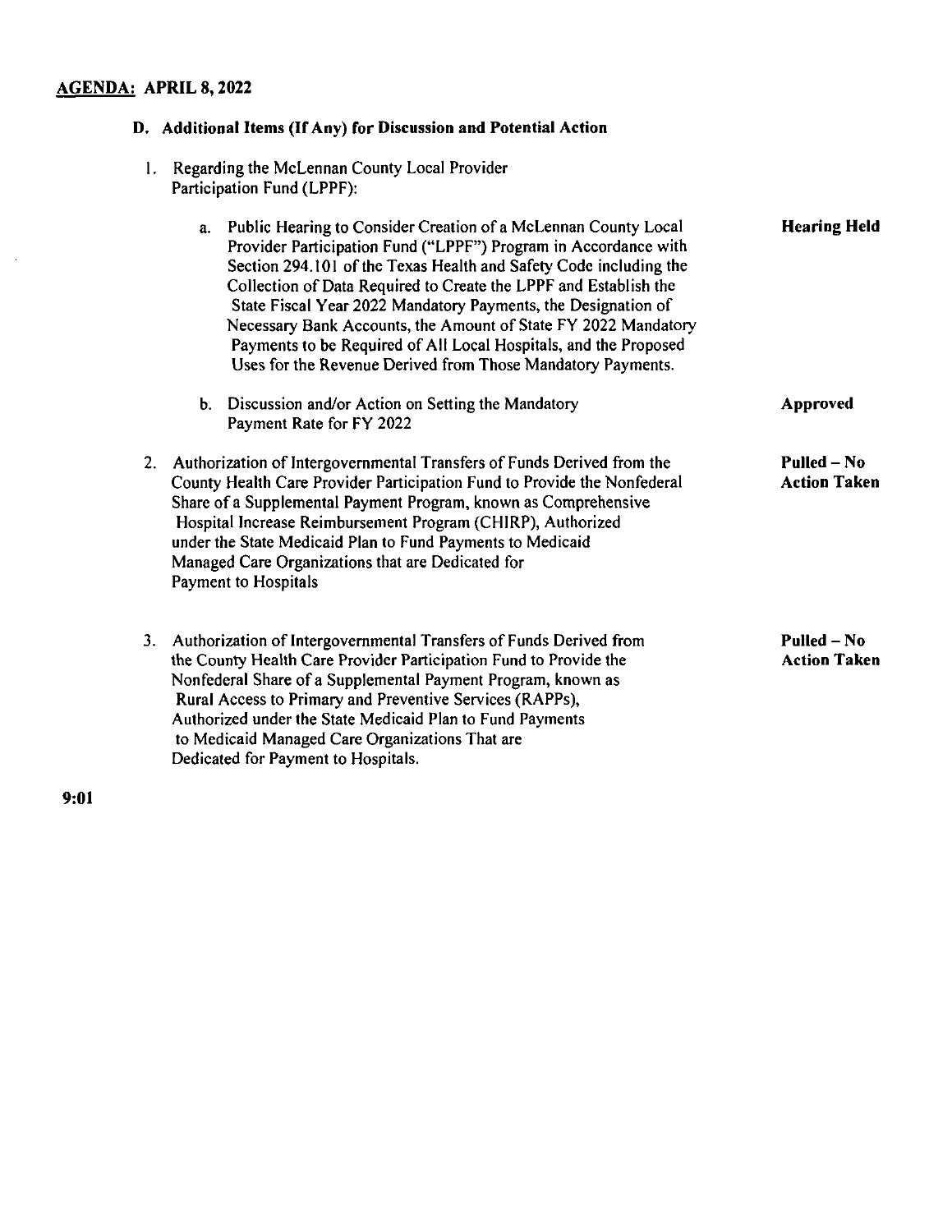#### PUBLIC HEARING TO CONSIDER CREATION OF A MCLENNAN COUNTY LOCAL PROVIDER PARTICIPATION FUND ("LPPF") PROGRAM IN ACCORDANCE WITH SECTION 294. 101 OF THE TEXAS HEALTH AND SAFETY CODE INCLUDING THE COLLECTION OF DATA REQUIRED TO CREATE THE LPPF AND ESTABLISH THE STATE FISCAL YEAR 2022 MANDATORY PAYMENTS, THE DESIGNATION OF NECESSARY BANK ACCOUNTS, THE AMOUNT OF STATE FY 2022 MANDATORY PAYMENTS TO BE REQUIRED OF ALL LOCAL HOSPITALS, AND THE PROPOSED USES FOR THE REVENUE DERIVED FROM THOSE MANDATORY PAYMENTS

#### RE: THE MCLENNAN COUNTY LOCAL PROVIDER PARTICIPATION **FUND (LPPF)**

On this the 8 day of April, 2022, came on for consideration the matter of Regarding the McLennan County Local Provider Participation Fund ( LPPF): Public Hearing to Consider Creation of a McLennan County Local Provider Participation Fund (" LPPF") Program in Accordance with Section 294. 101 of the Texas Health and Safety Code including the Collection of Data Required to Create the LPPF and Establish the State Fiscal Year 2022 Mandatory Payments, the Designation of Necessary Bank Accounts, the Amount of State FY 2022 Mandatory Payments to be Required of All Local Hospitals, and the Proposed Uses for the Revenue Derived from Those Mandatory Payments. County Judge Scott M. Felton stated at this time we will go into a Public Creation of a McLennan County Local Provider Participation Fund (" LPPF") Program in Accordance with Section 294. 101 of the Texas Health and Safety Code. Not hearing anyone, County Judge Scott M. Felton closed the Public Hearing.

\*\*\*\*\*\*\*\*\*\*\*\*\*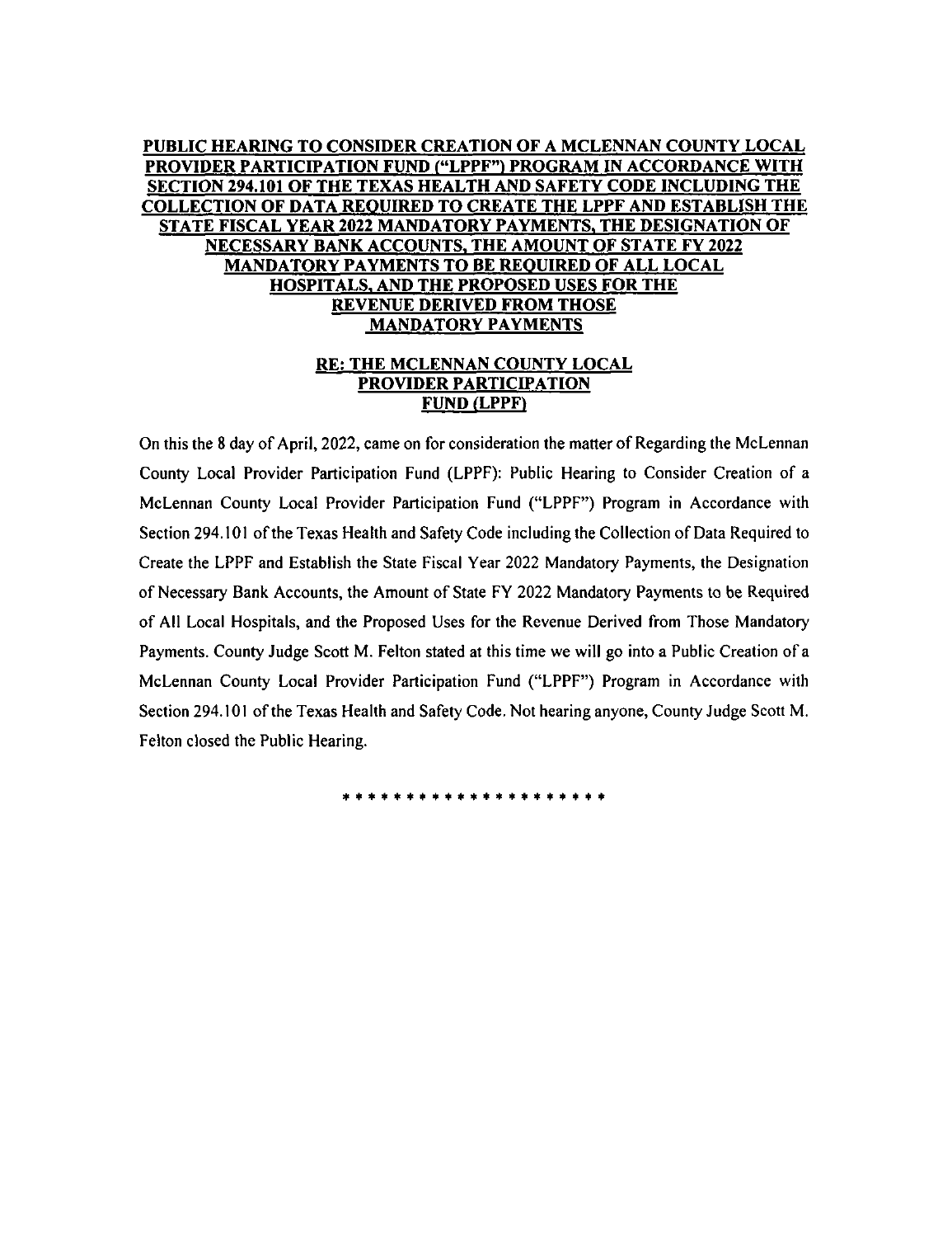#### ORDER APPROVING:

#### ACTION ON SETTING THE MANDATORY PAYMENT RATE FOR FY 2022

#### RE: THE MCLENNAN COUNTY LOCAL PROVIDER PARTICIPATION FUND (LPPF)

On this the 8 day of April, 2022, came on for consideration the matter of Discussion and/or Action on Setting the Mandatory Payment Rate for FY 2022. After discussion, Commissioner Jones made a motion to approve setting the rate at 6% and it was seconded simultaneously by Commissioner Miller and Commissioner Perry. A vote being called for, voting in favor of said motion was Judge Felton, Commissioner Smith, Commissioner Miller, Commissioner Jones and Commissioner Perry. It is ordered by the Court that said Authorization be, and the same is hereby, approved by unanimous vote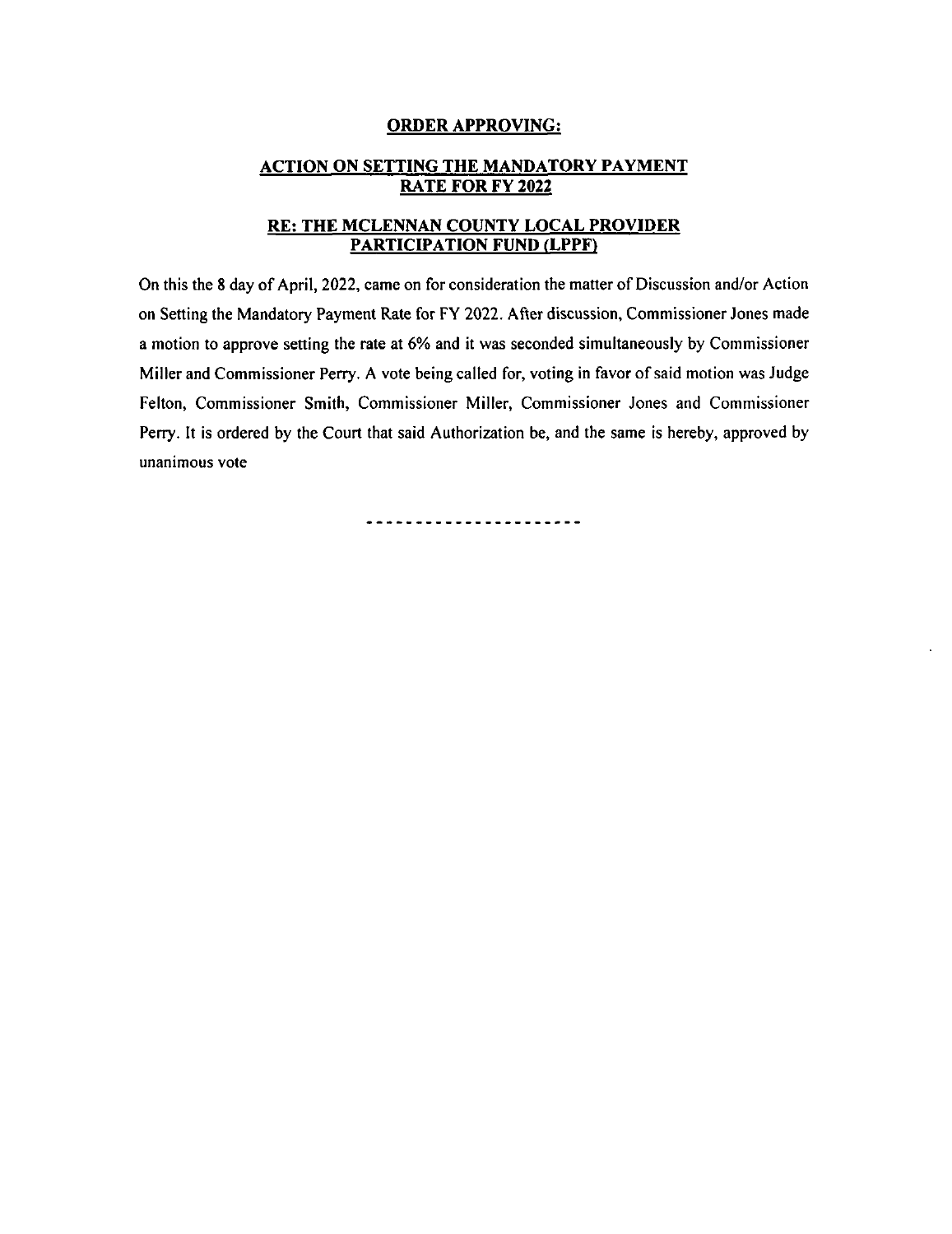STATE OF TEXAS

#### COUNTY OF McLENNAN

#### RESOLUTION SETTING THE FY 2022 RATE FOR THE McLENNAN COUNTY HEALTH CARE PROVIDER PARTICIPATION PROGRAM

WHEREAS, The Texas Legislature in the  $84<sup>th</sup>$  Regular Session enacted H.B. 2809, which added Chapter 294 to the Health and Safety Code enabling McLennan County to authorize a local health care provider participation program;

WHEREAS, pursuant to Chapter 294. 003 of the Health and Safety Code, the Commissioners Court has authorized the County to participate in a county health care provider participation program and establish a local provider participation fund; and

WHEREAS, pursuant to Section 294. 101 of the Health and Safety Code, each year, the Commissioners Court is to hold a public hearing on the amounts of any mandatory payments that the Commissioners Court intends to require during the year and how the revenue derived from those payments is to be spent.

NOW THEREFORE BE IT ORDERED that Commissioners Court of McLennan County sets the amount of the mandatory payments under the McLennan County Health Care Provider Participation Program for fiscal year 2022 at 6.00% of the net patient revenue of each institutional health care provider located in McLennan County and directs that the mandatory payment revenue to be used for one or more of the purposes set forth in Section 294. 103 of the Health and Safety Code.

Passed, Adopted and Approved on this  $8<sup>th</sup>$  day of April, 2022

SCOTT M. FELTON, County Judge

 $\vee$ ES SMITH, Commissioner Pct. 1 PATRICIA MILLER, Commissioner Pct. 2

VAMES SMITH, Commissioner Pct. 1<br>
WILL JONES, Commissioner Pct. 3 BEN PERRY, Commissioner Pct. 4

ATTEST: J. A. " ANDY" HARWELL, County Clerk

 $\overrightarrow{A}$  McLennan County, Texas C6unt <sup>C</sup>

 $\ddot{\phantom{1}}$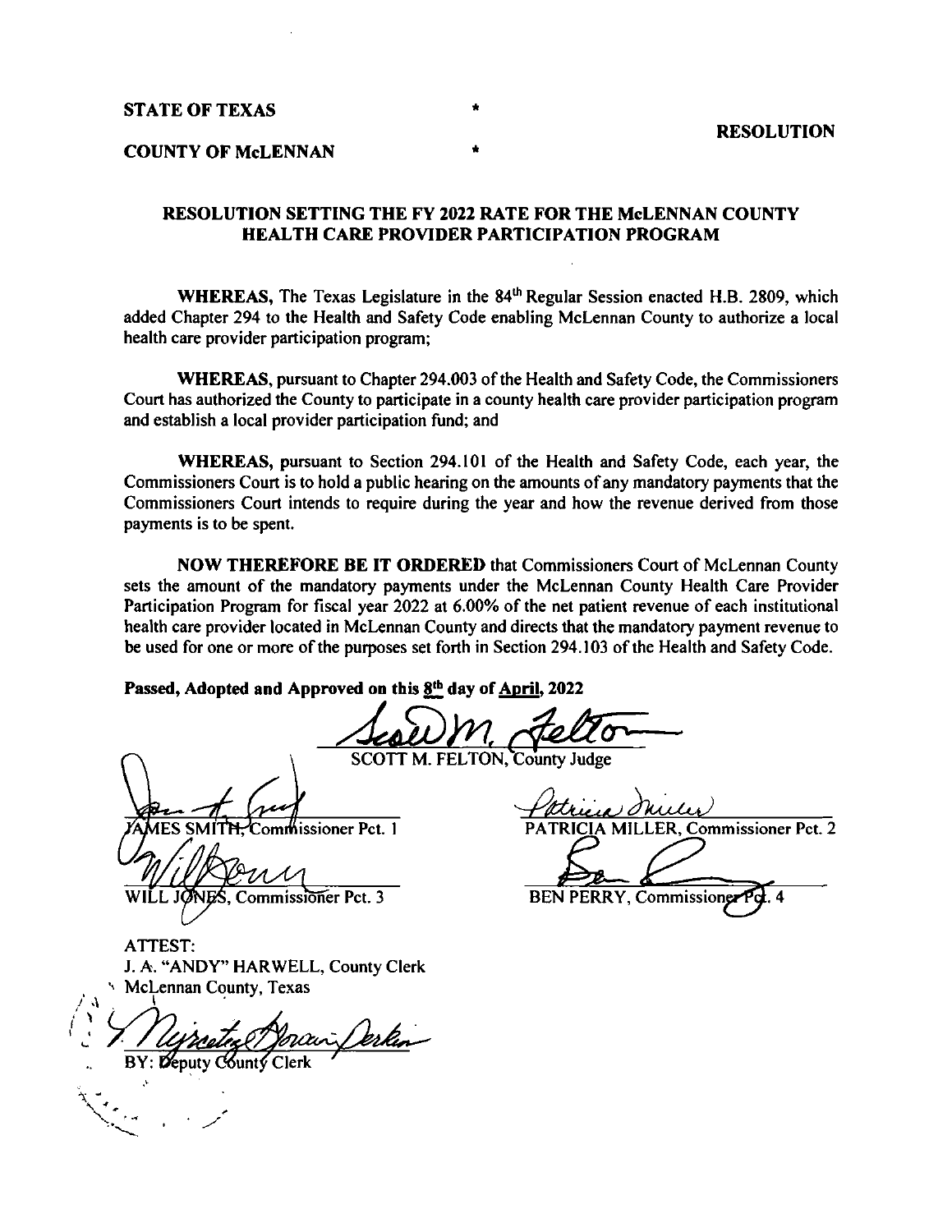McLennan County LPPF

 $\ddot{\phantom{0}}$ 

| McLennan County LPPF                            |            |                                                             |           |                       |                           |
|-------------------------------------------------|------------|-------------------------------------------------------------|-----------|-----------------------|---------------------------|
| I. FY22 Proposed Rate Calculations by Facility  |            |                                                             |           |                       |                           |
| Facility                                        | System     | 2020 Net Patient<br>Revenue                                 | FY22 Rate | <b>Total Payments</b> | Payments<br>Quarterly     |
| Baylor Scott & White Medical Center - Hillcrest | <b>MSB</b> | 312,094,058                                                 | 6.00%     | 18725643.00           | 4,681,410.75              |
| Ascension Providence                            | Ascension  | 243,727,265                                                 | 6.00%     | 14,623,636.00         | 3,655,909.00              |
| Oceans Behavioral Hospital of Waco              | Oceans     | 3,605,504                                                   | 6.00%     |                       |                           |
| <b>TOTAL</b>                                    |            | 559,426,827<br>⊷                                            |           | ∤⇔<br>216,330.00      | 54,082.50<br>8,391,402.25 |
|                                                 |            |                                                             |           |                       |                           |
|                                                 |            |                                                             |           |                       |                           |
|                                                 |            |                                                             |           |                       |                           |
|                                                 |            |                                                             |           |                       |                           |
|                                                 |            |                                                             |           |                       |                           |
|                                                 |            |                                                             |           |                       |                           |
|                                                 |            |                                                             |           |                       |                           |
|                                                 |            |                                                             |           |                       |                           |
|                                                 |            |                                                             |           |                       |                           |
|                                                 |            |                                                             |           |                       |                           |
|                                                 |            |                                                             |           |                       |                           |
|                                                 |            |                                                             |           |                       |                           |
|                                                 |            |                                                             |           |                       |                           |
|                                                 |            |                                                             |           |                       |                           |
|                                                 |            |                                                             |           |                       |                           |
|                                                 |            |                                                             |           |                       |                           |
|                                                 |            |                                                             |           |                       |                           |
|                                                 |            | J.A. "ANDY" HARWELL, County Clerk<br>McLennan County, Texas |           |                       |                           |
|                                                 | ្តាញ       | APR 08 2022                                                 |           |                       |                           |
|                                                 |            | ay Myrœtez Gowan-Perkins,<br>Deputy                         |           |                       |                           |
|                                                 |            |                                                             |           |                       |                           |

# $\frac{1}{2}$   $\frac{1}{2}$  $\dot{\mathbf{e}}$ ្គា <u>(អ</u><br>ស្វី 0<br>ស្វី 0 0)

 $\ddot{\phantom{0}}$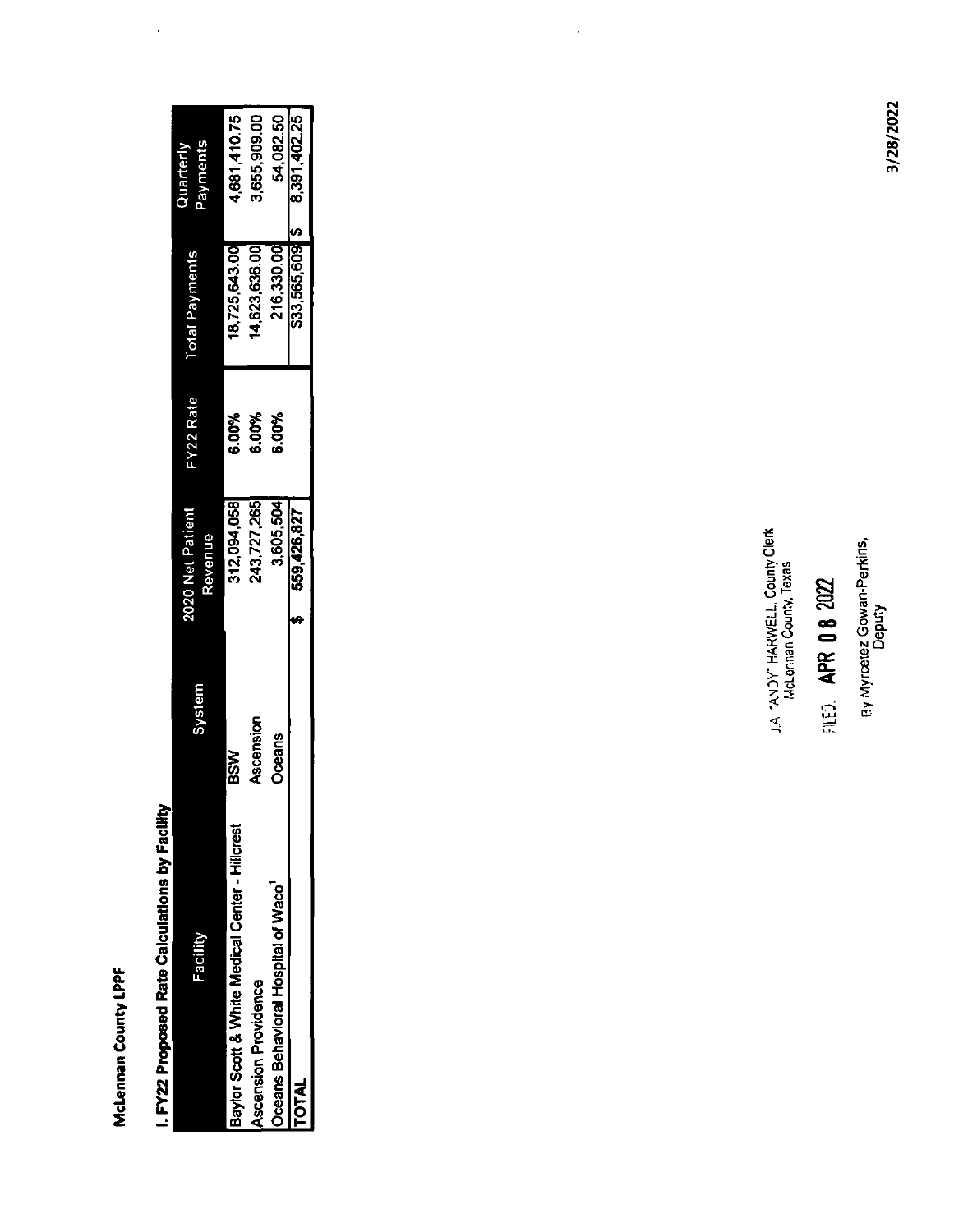#### PULLED AND NO ACTION TAKEN:

#### AUTHORIZATION OF INTERGOVERNMENTAL TRANSFERS OF FUNDS DERIVED FROM THE COUNTY HEALTH CARE PROVIDER PARTICIPATION FUND TO PROVIDE THE NONFEDERAL SHARE OF A SUPPLEMENTAL PAYMENT PROGRAM, KNOWN AS COMPREHENSIVE HOSPITAL INCREASE REIMBURSEMENT PROGRAM (CHIRP), AUTHORIZED UNDER THE STATE MEDICAID PLAN TO FUND PAYMENTS TO MEDICAID MANAGED CARE ORGANIZATIONS THAT ARE DEDICATED FOR PAYMENT TO HOSPITALS

On this the 8 day of April, 2022, came on for consideration the matter Authorization of Intergovernmental Transfers of Funds Derived from the County Health Care Provider Participation Fund to Provide the Nonfederal Share of a Supplemental Payment Program, known as Comprehensive Hospital Increase Reimbursement Program ( CHIRP), Authorized under the State Medicaid Plan to Fund Payments to Medicaid Managed Care Organizations that are Dedicated for Payment to Hospitals. Judge Felton directed the Clerk to show Item as Pulled and No Action Taken.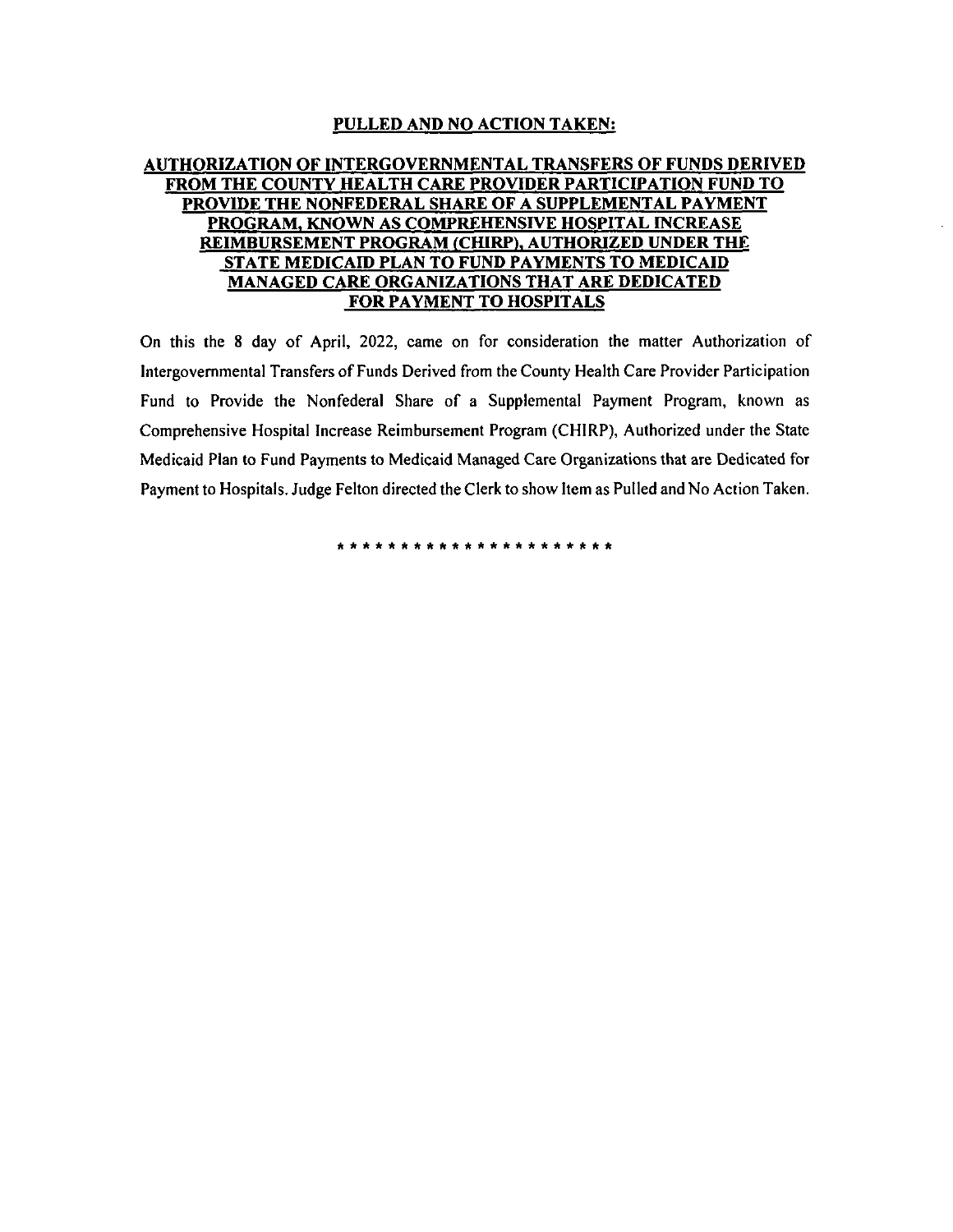#### PULLED AND NO ACTION TAKEN:

#### AUTHORIZATION OF INTERGOVERNMENTAL TRANSFERS OF FUNDS DERIVED FROM THE COUNTY HEALTH CARE PROVIDER PARTICIPATION FUND TO PROVIDE THE NONFEDERAL SHARE OF A SUPPLEMENTAL PAYMENT PROGRAM, KNOWN AS RURAL ACCESS TO PRIMARY AND PREVENTIVE SERVICES( RAPPS), AUTHORIZED UNDER THE STATE MEDICAID PLAN TO FUND PAYMENTS TO MEDICAID MANAGED CARE ORGANIZATIONS THAT ARE DEDICATED FOR PAYMENT TO HOSPITALS

On this the 8 day of April, 2022, came on for consideration the matter Authorization of Intergovernmental Transfers of Funds Derived from the County Health Care Provider Participation Fund to Provide the Nonfederal Share of a Supplemental Payment Program, known as Rural Access to Primary and Preventive Services (RAPPs), Authorized under the State Medicaid Plan to Fund Payments to Medicaid Managed Care Organizations That are Dedicated for Payment to Hospitals. Judge Felton directed the Clerk to show Item as Pulled and No Action Taken.